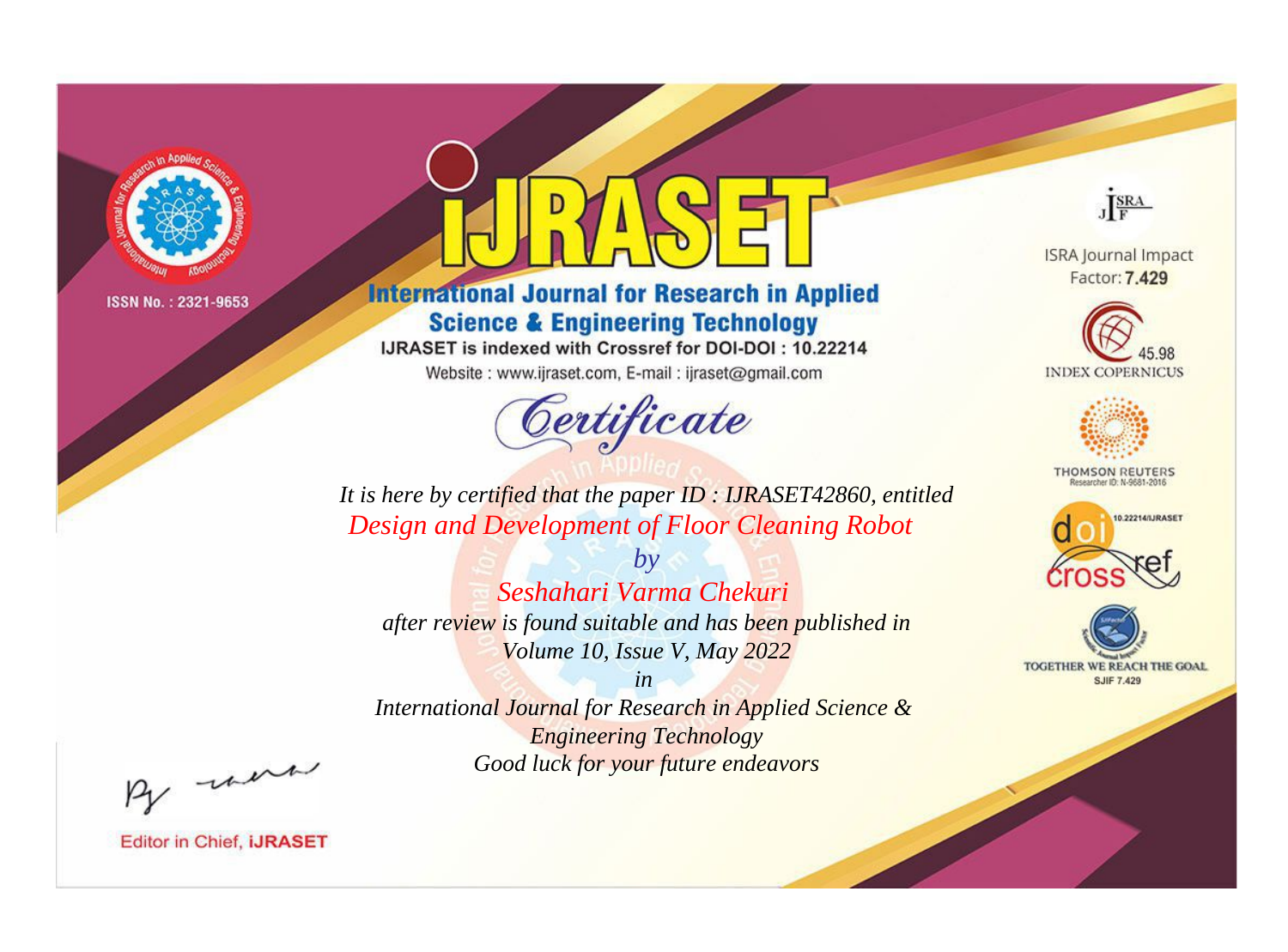

# **International Journal for Research in Applied Science & Engineering Technology**

IJRASET is indexed with Crossref for DOI-DOI: 10.22214

Website: www.ijraset.com, E-mail: ijraset@gmail.com



JERA

**ISRA Journal Impact** Factor: 7.429





**THOMSON REUTERS** 



TOGETHER WE REACH THE GOAL **SJIF 7.429** 

*It is here by certified that the paper ID : IJRASET42860, entitled Design and Development of Floor Cleaning Robot*

*by Rahul Chinchole after review is found suitable and has been published in Volume 10, Issue V, May 2022*

*in* 

*International Journal for Research in Applied Science & Engineering Technology Good luck for your future endeavors*

By morn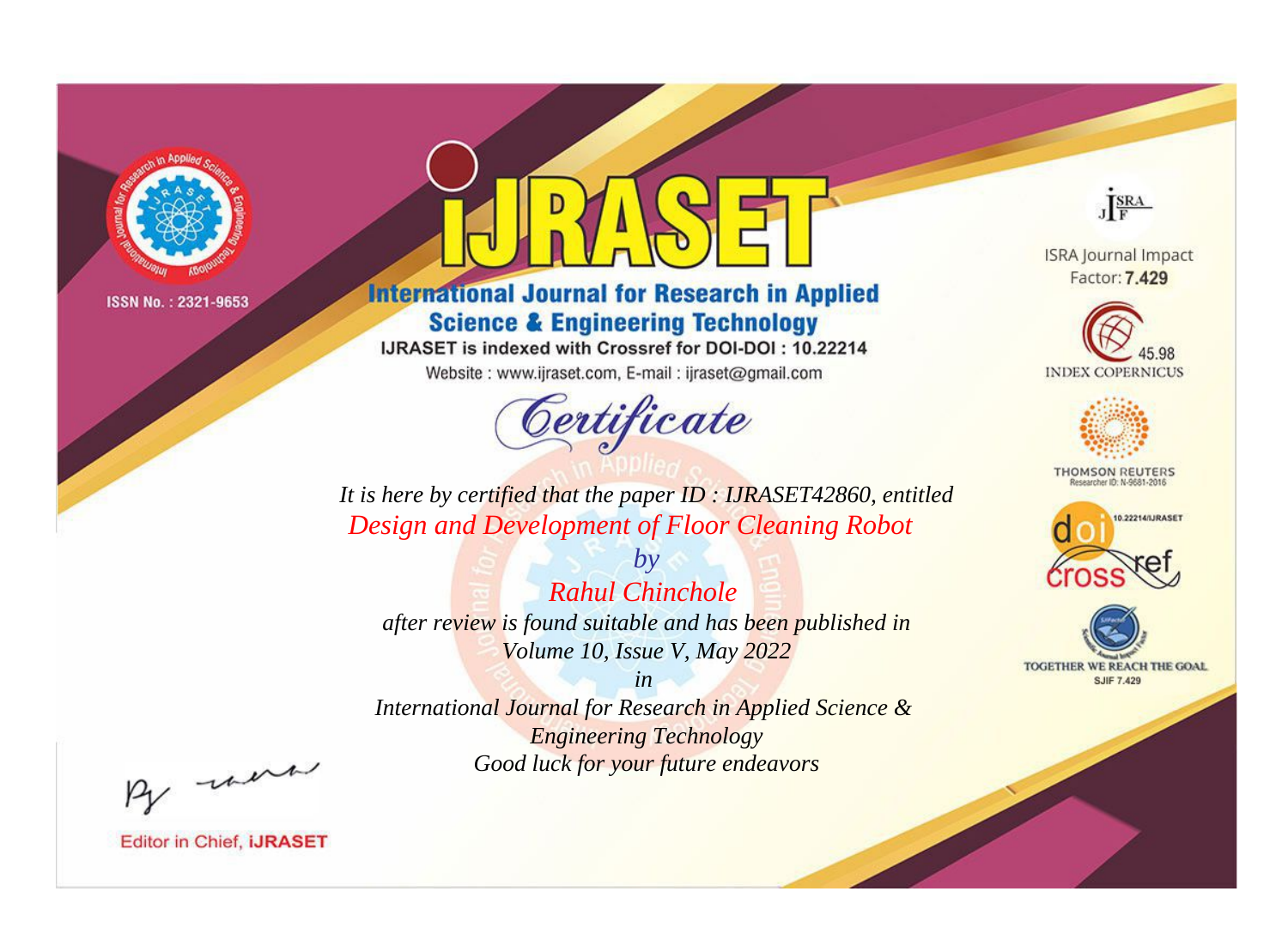

# **International Journal for Research in Applied Science & Engineering Technology**

IJRASET is indexed with Crossref for DOI-DOI: 10.22214

Website: www.ijraset.com, E-mail: ijraset@gmail.com



JERA

**ISRA Journal Impact** Factor: 7.429





**THOMSON REUTERS** 



TOGETHER WE REACH THE GOAL **SJIF 7.429** 

*It is here by certified that the paper ID : IJRASET42860, entitled Design and Development of Floor Cleaning Robot*

*by Mohammed Muntasir Khalifa after review is found suitable and has been published in Volume 10, Issue V, May 2022*

*in* 

*International Journal for Research in Applied Science & Engineering Technology Good luck for your future endeavors*

By morn